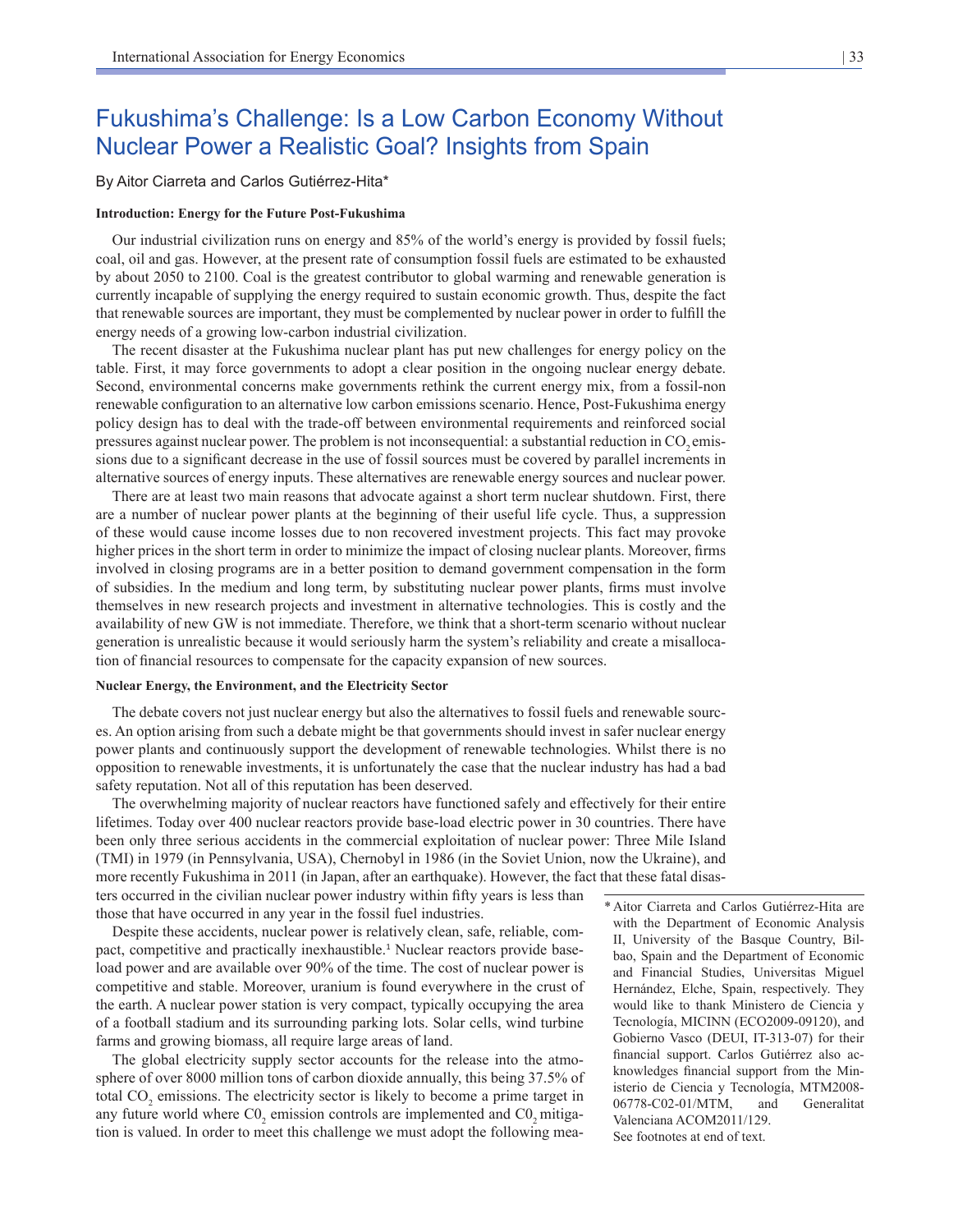# sures,

1. As suppression of fossil sources is almost impossible in the mid term, we may mitigate its effects on the environment by,

a. Increasing efficiency conversion: the current world average efficiency is 30% but new technologies lay claim to 60% in under two decades.

- b. Moving to low carbon fossil sources emissions.
- c. Carbon dioxide sequestration and decarbonisation.
- 2. Increase of proven and alternative sources, mainly,
- a. To promote the use of nuclear power under safety standards,
- b. Entering renewable sources by using technological advances.

### **Nuclear Generation in the Spanish Electricity Sector**

Spain, as an EU Member State is committed to the EU target of a sustainable energy system to avoid climate change. The *Europe 2020 Strategy* includes headline targets to be effective by 2020. Concerning energy and climate change it includes a reduction of greenhouse gas emissions of 20%, increasing the share of renewables in the energy mix to 20%, and achieving the 20% energy efficiency target by 2020. Two of these three targets have been met but energy efficiency will not be met unless further efforts are made.

| <b>Powe Plant Name</b> | <b>Starting</b>  | Power<br>(MW) |  |  |  |  |
|------------------------|------------------|---------------|--|--|--|--|
|                        | Year of          |               |  |  |  |  |
|                        | <b>Operation</b> |               |  |  |  |  |
| Sta.María de Garoña    | 1971             | 466           |  |  |  |  |
| Almaraz I              | 1981             | 977           |  |  |  |  |
| Ascó I                 | 1983             | 1032          |  |  |  |  |
| Almaraz II             | 1983             | 980           |  |  |  |  |
| Cofrentes              | 1984             | 1092          |  |  |  |  |
| Ascó II                | 1985             | 1027          |  |  |  |  |
| Vandellós II           | 1987             | 1087          |  |  |  |  |
| Trillo                 | 1988             | 1066          |  |  |  |  |

Nuclear generation has traditionally played a key role in Spain to meet base load demand. There are six nuclear plants under operation. These eight light-water reactors have a total installed capacity of 7728 MW. Table 1 summarizes the power and starting year of operation of each plant.

Table 2 also shows the evolution of GWh produced by each type of resource from 2002 to 2010 to highlight the main power sources in electricity generation and to show to what extent it may determine the near future. In particular, the table shows the role that nuclear generation plays in the electricity mix and the eventual effect that its drastic reduction or even suppression would cause in the current Spanish electricity mix.

*Table 1. Nuclear Plants in Spain*

Source: Ministry of Industry, and own construction.

*Table 2. Generation by Technology (GWh)*

|      | -Special Regime---------------- |                          |       | ----Ordinary Regime---- |            |        |        |                 |         |
|------|---------------------------------|--------------------------|-------|-------------------------|------------|--------|--------|-----------------|---------|
| Year | Wind                            | Solar                    | Small | Cogene-                 | <b>RSR</b> | Large  |        | Nuclear Conven- | Total   |
|      |                                 |                          | Hydro | ration                  |            | Hydro  |        | tional          |         |
| 2002 | 9,257                           | $\overline{a}$           | 3,901 | 18,290                  | 4,749      | 22,599 | 63,016 | 100,550         | 213,144 |
| 2003 | 11,720                          | $\overline{a}$           | 5,091 | 18,995                  | 6,336      | 38,874 | 61,875 | 95,267          | 229,265 |
| 2004 | 15,753                          | $\overline{a}$           | 4,752 | 19,269                  | 7,126      | 29,777 | 63,606 | 113,029         | 243,631 |
| 2005 | 20,520                          | $\overline{\phantom{a}}$ | 3,820 | 18,808                  | 8,623      | 19,169 | 57,539 | 136,291         | 253,884 |
| 2006 | 22,736                          | 107                      | 4,148 | 16,782                  | 8,410      | 25,330 | 60,126 | 135,417         | 262,204 |
| 2007 | 27,221                          | 495                      | 4,126 | 17,715                  | 8,697      | 26,352 | 55,102 | 142,369         | 271,636 |
| 2008 | 31,393                          | 2,547                    | 4,638 | 21,191                  | 9,096      | 21,428 | 58,973 | 139.939         | 278,301 |
| 2009 | 35,424                          | 5,429                    | 4,188 | 17,548                  | 1,120      | 23,236 | 52,765 | 116,461         | 251,305 |
| 2010 | 42,656                          | 6.910                    |       |                         |            | 38,001 | 61,944 | 89.132          | 259.940 |

From Table 2, it is clear that Spain has a rather diversified technology mix that is made up of conventional thermal generation (nuclear, coal-burning, oil-

fired, cogeneration and combined cycle plants) as well as renewable energy generation (mainly hydroelectric and windmills). However, there is a significant dependence on fossil fuel imports. The table shows an increase of wind and solar from less than 13000 GW/h to almost 50000 GW/h. Small hydro remains between 3000 and 4000 GW/h.

The investment path shows that most of it has been directed towards renewables generation and combined cycle plants.

In this context, nuclear power emerges as an alternative to cover

the expected decrease in thermal generation, coal burning and oil-fired. Thus, it appears that the electricity mix might be dominated by nuclear power and renewable technologies. However, the share of each source largely depends on technology improvements and the regulatory framework. Eventually, transitory demand shocks should be covered by efficient cogeneration plants and large hydro.

Figure 1(a) plots the share of total capacity that comes from nuclear, renewable and thermal technologies, and part (1b) on the right represents the effective generation. Note that the nuclear share of total generation capacity has been declining over the past few years. There are two reasons; the lack of investment in new generation and the orientation of new investments towards renewable and combined cycle.<sup>2</sup>

The question is the impact on electricity prices. If the mix is based only on fossil fuels and renewables, avoiding nuclear, then there are potential price booms, as further increases in demand must be covered by fossils whose prices are more volatile. Alternatively, if the system is based on nuclear power and